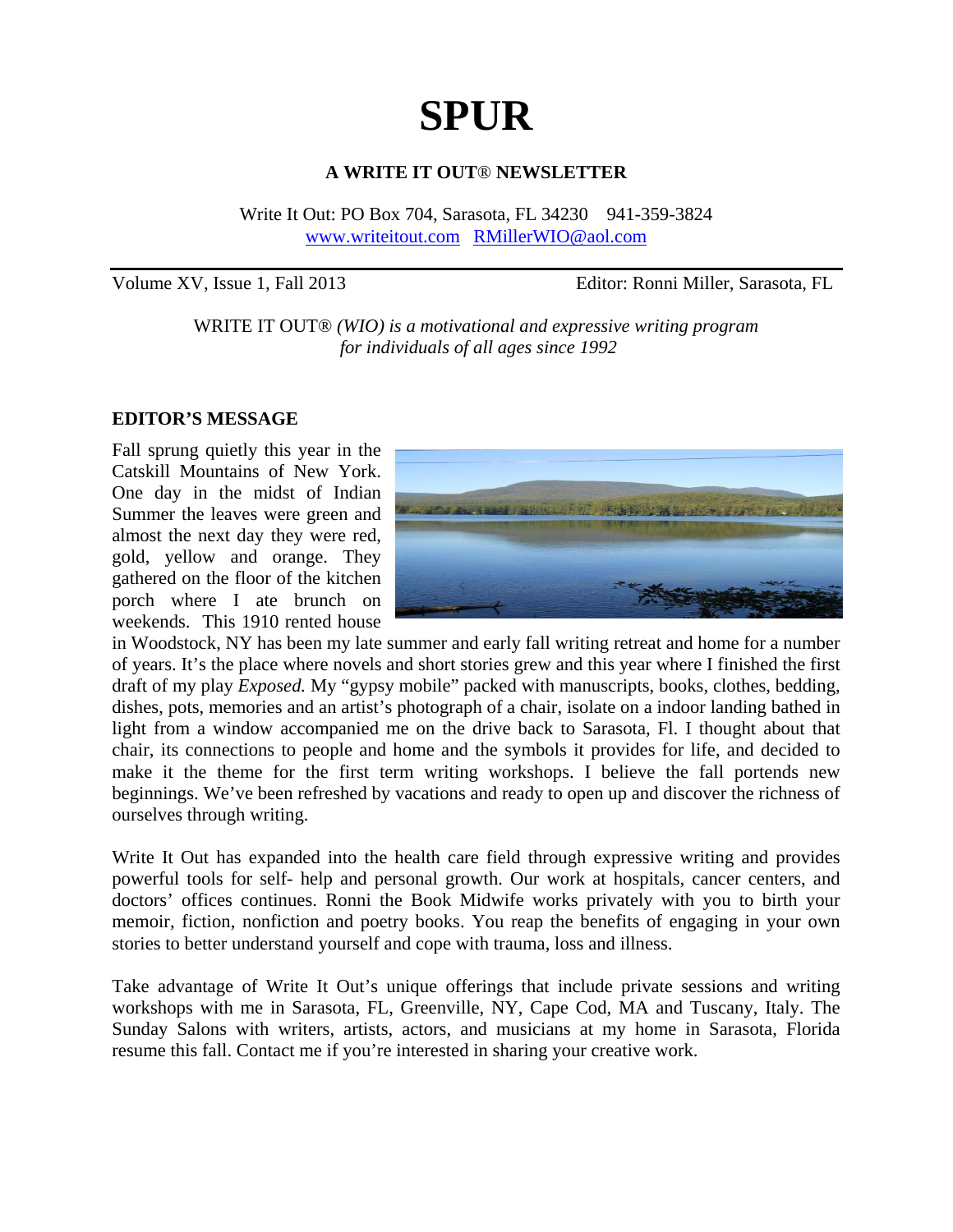### **JOIN THE FUN with WRITE IT OUT Share Your Stories Develop Insight and Understanding Enjoy Developing Personal Growth and Wellness Through Writing**

### **WHAT'S HAPPENED THIS PAST SCHOOL YEAR**

### **WIO in Tuscany, July 2013**



Villa Le Barone, Panzano, Italy a four star hotel was the setting for our week's retreat, this past July of expressive writing and painting in the hills of Chianti. This home turned hotel has been in the family since the Renaissance and treats its guests with graciousness often forgotten in today's world. The spaciousness of the grounds gave us ample room to find spaces of our own to write as well as come together for classes and salons in the evening before dinner to share our work. Just a short distance away was the village of Panzano where we could attend the outdoor market and absorb local color and culture. A day trip to nearby Siena and San Gimignano, famous small cities in Tuscany, provided the tastes and visuals that expanded our immersion in the culture. The location provided wonderful material for writing, painting and memories. "I expect to get working on two Italy related stories from the (now) pent up experiences in Florence and Tuscany - that was totally marvelous," said Liz Reed, author of the new book *Ancient Echoes* and one of our summer students. Look for her book on Amazon.

# **WIO in Cape Cod, August, 2013**

The Holden Inn, Wellfleet, MA was the setting this August for our retreat on the Cape for expressive writing and painting. It gave us an opportunity to open our senses to the New England sounds, smells, tastes and textures that became part of our creative experiences. We spent most of our days outdoors, finding shady and even sunny places to work, since late August on the Cape sometimes has the feel of fall in the air. During our evening salons we shared work that included some theater pieces written at the Cape. A number of evenings we walked to restaurants in the



village and by the Bay for fresh fish and Wellfleet oysters farmed in the Bay. Eating lobster is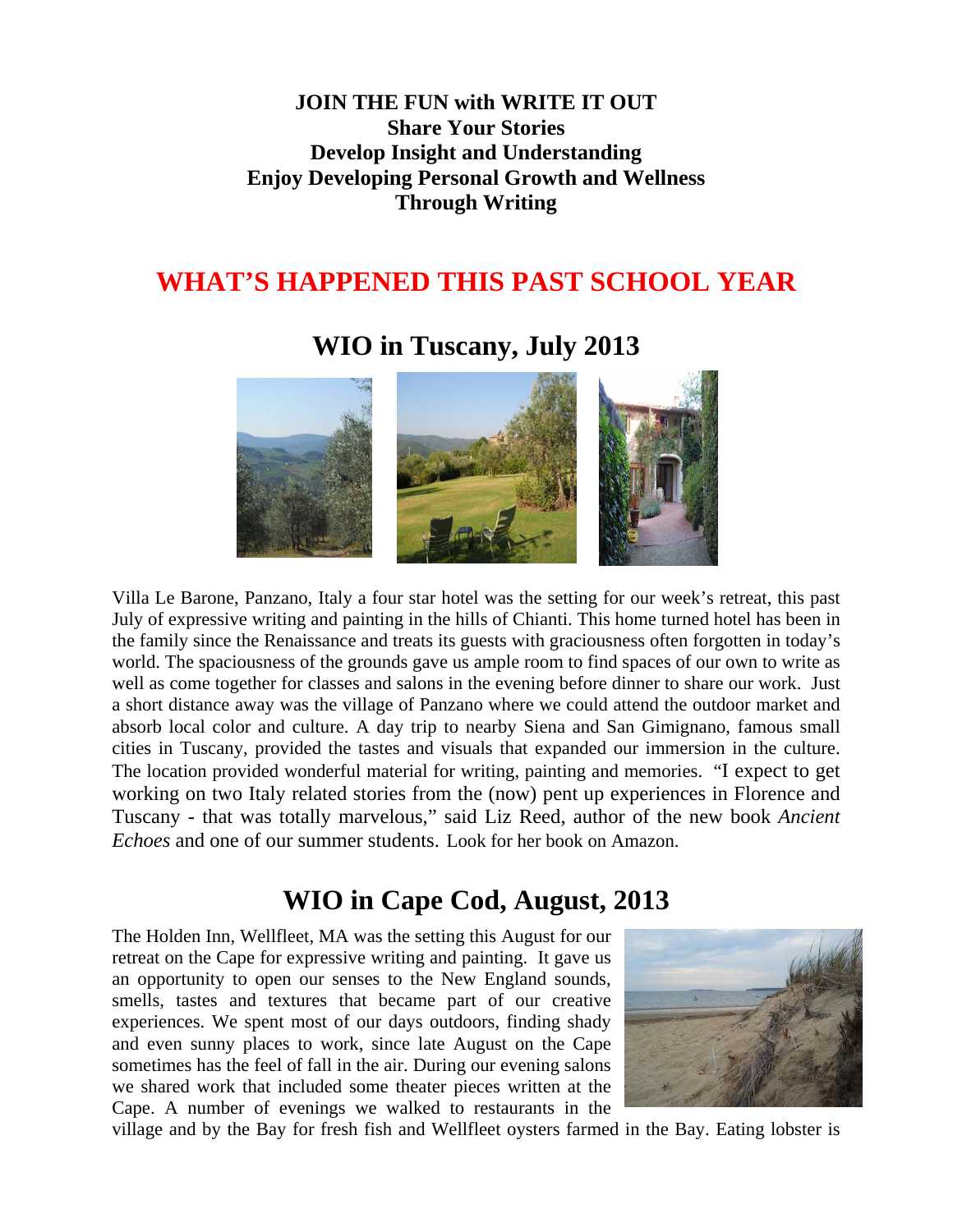also a special treat for me when it's so close to its native source. There was time in the evenings for me to read a student's memoir manuscript and spend time providing feedback to her during the day.

### **Publication of "The Muse" & "Laundry"**

My theater piece "The Muse" along with her poem "Laundry" was published in *The Pen Woman*  summer, 2013 issue. I've performed "The Muse" at several venues including THE SLICE OF LIFE, a multi media presentation in Sarasota, Fl. It's about a woman feeling deserted by a Muse, meeting a stranger on a train from Florence to Milan and discovering her Muse in the form of a Serbian construction worker who befriends her on the train. Based on a true experience, the same character subsequently became one of the protagonist's in my third novel, *A Woman Of A Certain Age* that is yet to be published. "Laundry" was written as a reaction to another experience of the author living in Bermuda and hanging clothes on the backyard line. The line and clothes are a metaphor of the juxtaposition of freedom and order in life. The original poem hangs in my studio accompanied by a painting of clothes on a line that has become the cover of *Domestic Shorts,* a collection of eighteen of my short stories on love and relationships set in Italy, Bermuda and Woodstock, NY.

### **Award For Short Story**

 "Dead" is my story of the life of a man who loved to eat and died by choking won third prize in the category of adult fiction short stories at the National League of Pen Women Florida State Conference in November, 2013.

### **A Remembrance**

Edward Michael Fitzpatrick, my husband of twenty years, and lover for eight years before that died July 30, 2013 from a long illness with congestive heart failure. His life was celebrated in early August with his family in Highland, NY at the home of his daughter and son-in law among his friends, relatives, grandchildren and myself who remembered the trout fisherman and Beamer, the quiet man who always had a joke for every occasion. He had worked for IBM all of his working life as a sharpshooter fixing computer main frames around the country and afterwards as a technical writer after



two years in his late teens in the US Navy. After his retirement and our move to Sarasota, he became a part-time car jockey at a car auction in Bradenton, Fl, golfed and tried to like salt-water fishing. His ashes were scattered on a sunny day in August on the Esopus River in New York near where he was born and fished for trout. His grandson, who fished with him for years, led the immediate family through a path in the woods to the exact location where they had fished. It was the kind of day Ed would have enjoyed surrounded by nature and casting his line into the stream. His grandson and son-in-law did it for him while his daughter, granddaughters and myself mourned his passing, but felt relieved that he was finally freed of his body that had failed him.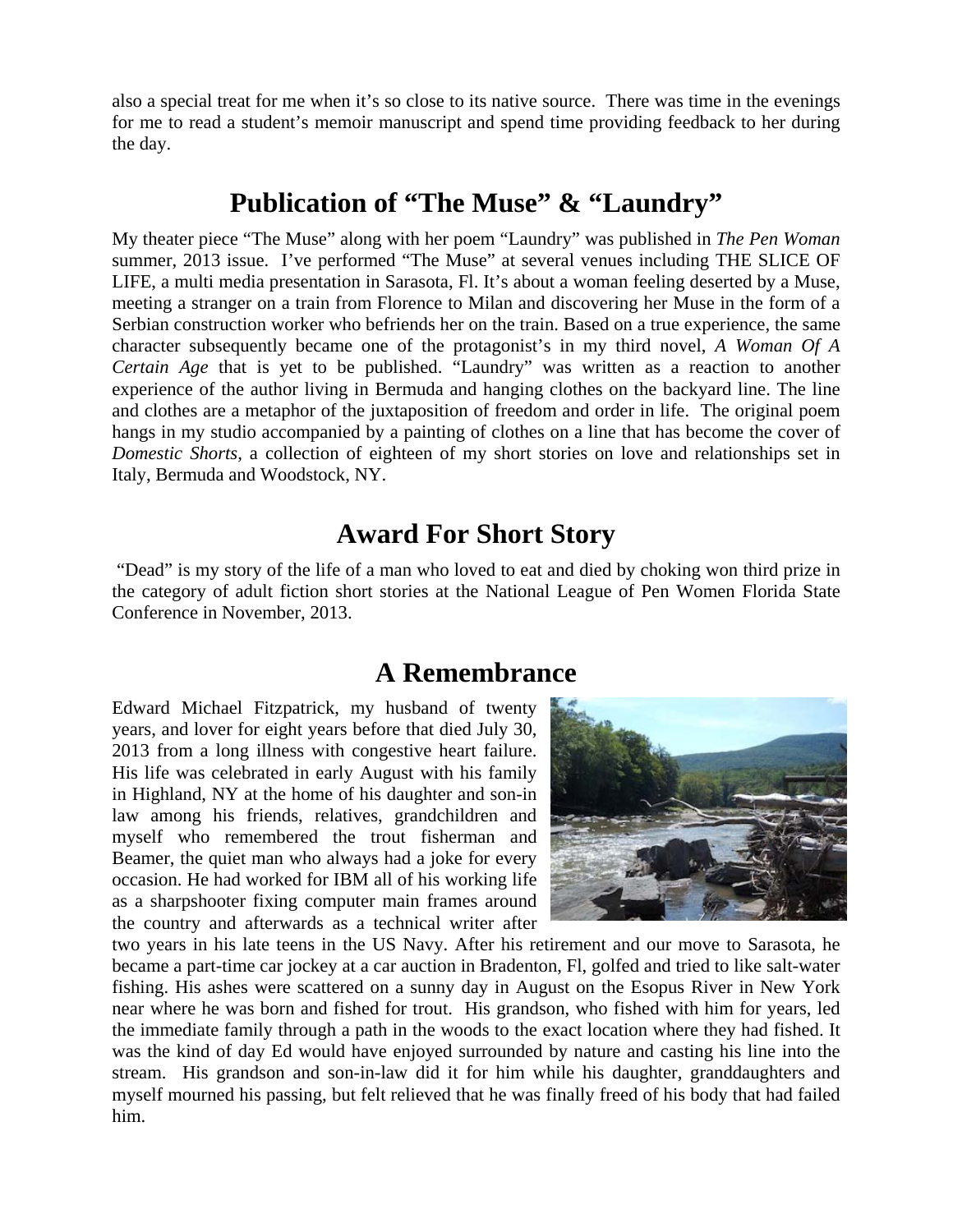### **Happenings**

Karen Winston Weinstein, one of our students and clients, and the one responsible for my name Book Midwife, "the one who helps people birth their books", appropriately identifying what I've done with clients for the last twenty-two years, just published her first book with Peppertree Press of Sarasota. *HUBBY AND THE ROSES* was presented to the public with the author signing books at Mattison's 41 in Sarasota, Florida on October 20, 2013. Congratulations Karen. We'll be looking forward to your next book.

### **The Power of Expressive Writing Presentation**

My hands-on workshop on the power of expressive writing to overcome the impact of illness was presented to an audience of artists and healthcare personnel for Arts for Health Sarasota-Manatee on November 5, 2013 at The Center for Arts and Humanities in Sarasota, FL. The article about the presentation was published in the Sarasota Herald Tribune the following day. It has been scientifically documented that individuals benefit from simple yet powerful Write It Out methods of expressive writing especially those who suffer loss, emotional or physical from illness, trauma, and life altering conditions. Participants were treated to a simple expressive five minute writing exercise form the WIO program that was based on the photograph of a chair by Joe Tantillo, artist from Kingston, NY followed by an opportunity to share feelings and memoires that the photograph triggered. Individuals spoke about the sense of relief they experienced in channeling their emotions into a few creative moments.

### **Private Book Midwife Practice**

During the 2013-2014 year private sessions will be available weekdays and Saturdays to initiate the process of birthing your book. Clients are guided in real time, Skype time or even over the phone.

- If you've been thinking of writing a book;
- If you've collected boxes of paper with ideas, essays or unfinished stories;
- If you've completed a first draft of a manuscript and want professional feedback;

we can work together to organize and edit the material for publication for just you and your family or for a wider audience. Call me at 941-359-3824 or e-mail **RMillerWIO@aol.com.** 

# **WIO August and October Writing Retreats**

We all lead busy, tangled lives with numerous interruptions that interfere with the serenity needed to create and write. My writing retreats in Cape Cod and Italy are located in specific places that I've found both solace and stimulation for creativity, and I enjoy sharing those places with my students and clients. Some people want a block of time to write uninterrupted and others enjoy the workshop stimulation and a time to work alone, so I offer both in my vacation retreats and individuals choose how they want to spend the day. In the evenings we all come together for a salon to share work of the day or other pieces brought from home. There's also time for private sessions to work on manuscripts-in-progress. **In Italy** the workshop is held at Villa Le Barone a four-star hotel in Panzano in Chianti where you can stay and have breakfast and dinner. Lunch can be taken there or elsewhere in nearby villages and towns. **In Cape Cod** the workshop is held at The Holden Inn in Wellfleet, MA. Meals are available at various restaurants within walking distance to the Inn. Details on both can be seen on www.writeitout.com my website.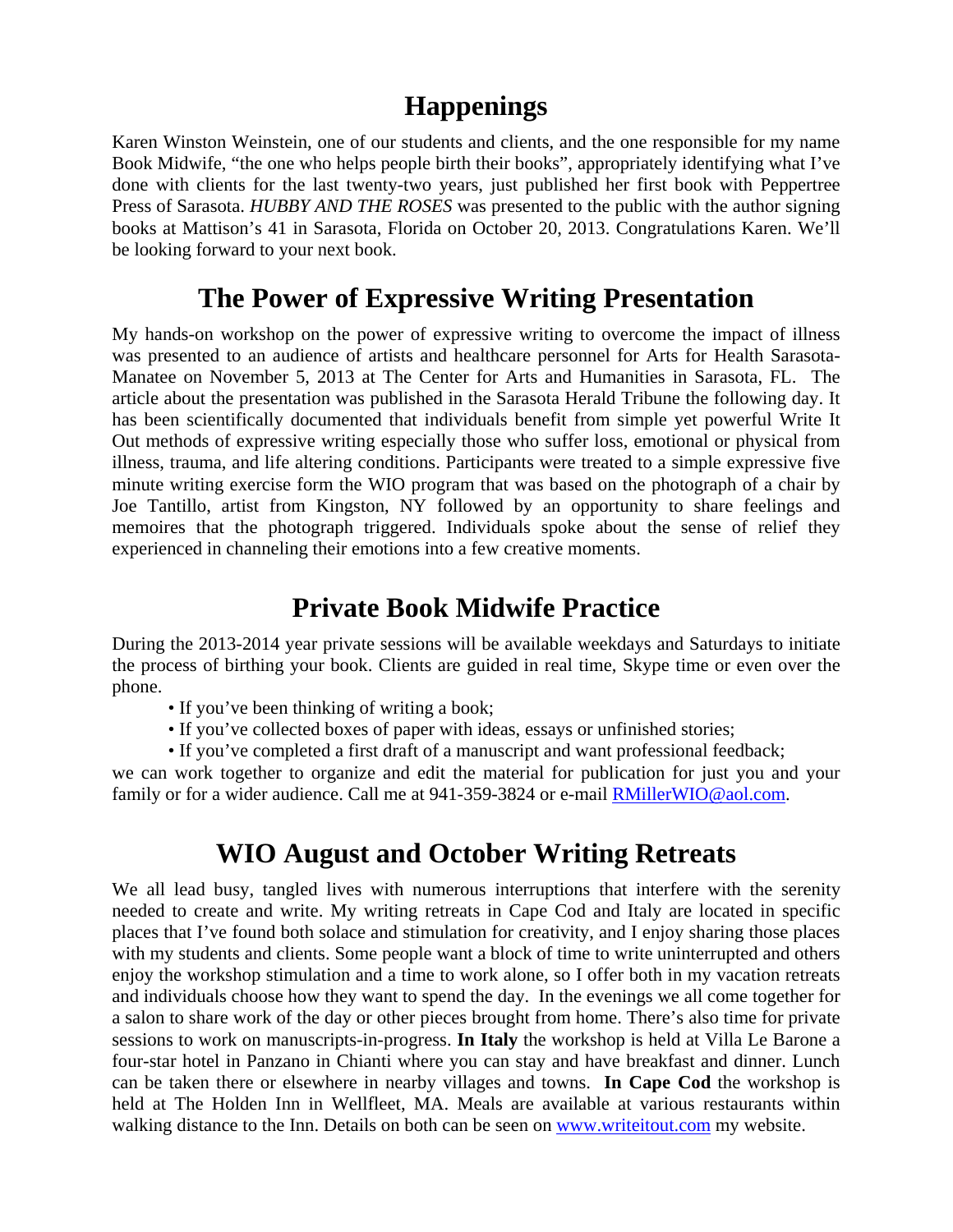#### **AUGUST ON THE CAPE**: Monday, August 18, 2014-Friday, August 22, 2014

A small group or even one person can join me at this historic New England Inn to experience late summer on the Cape at the Holden Inn, once a sea captain's home. We work on the lawn or the screened-in porch that overlooks the Bay or you're free to roam the village or the beaches to find your own nest. Those who choose can experience sensory -based workshops in the morning. We all enjoy the salons in the evening.

#### **OCTOBER IN TUSCANY**: Sunday, October 19- Sunday, October 26, 2014

Seven people or more will join us for a week's immersion at Villa Le Barone hotel in Panzano, Italy in the culture, environment and food of Tuscany to relax and create. Sensory- based classes are available in the morning either outdoors weather permitting or a gathering place indoors. There's private time to write, optional excursions to local areas and evening salons. Dining on Tuscan specialities at this four star hotel that produces its own food and wine is a gourmet's delight. See www.writeitout.com for details.

# **RONNI'S SALONS**

The popular WIO tradition of giving voice and view to artists, writers, musicians and craft people begun several years ago, will continue on Sunday afternoons beginning in November at my home-studio in Pinehurst Village, Sarasota. Interested? Please contact me 941-359-3824 or RMillerWIO@aol.com. Attendees are also welcome to contribute pick-up desserts, snacks, wine or soft drinks.

> **The Write It Out Schedule of classes for 2013-2014 follows on the next page**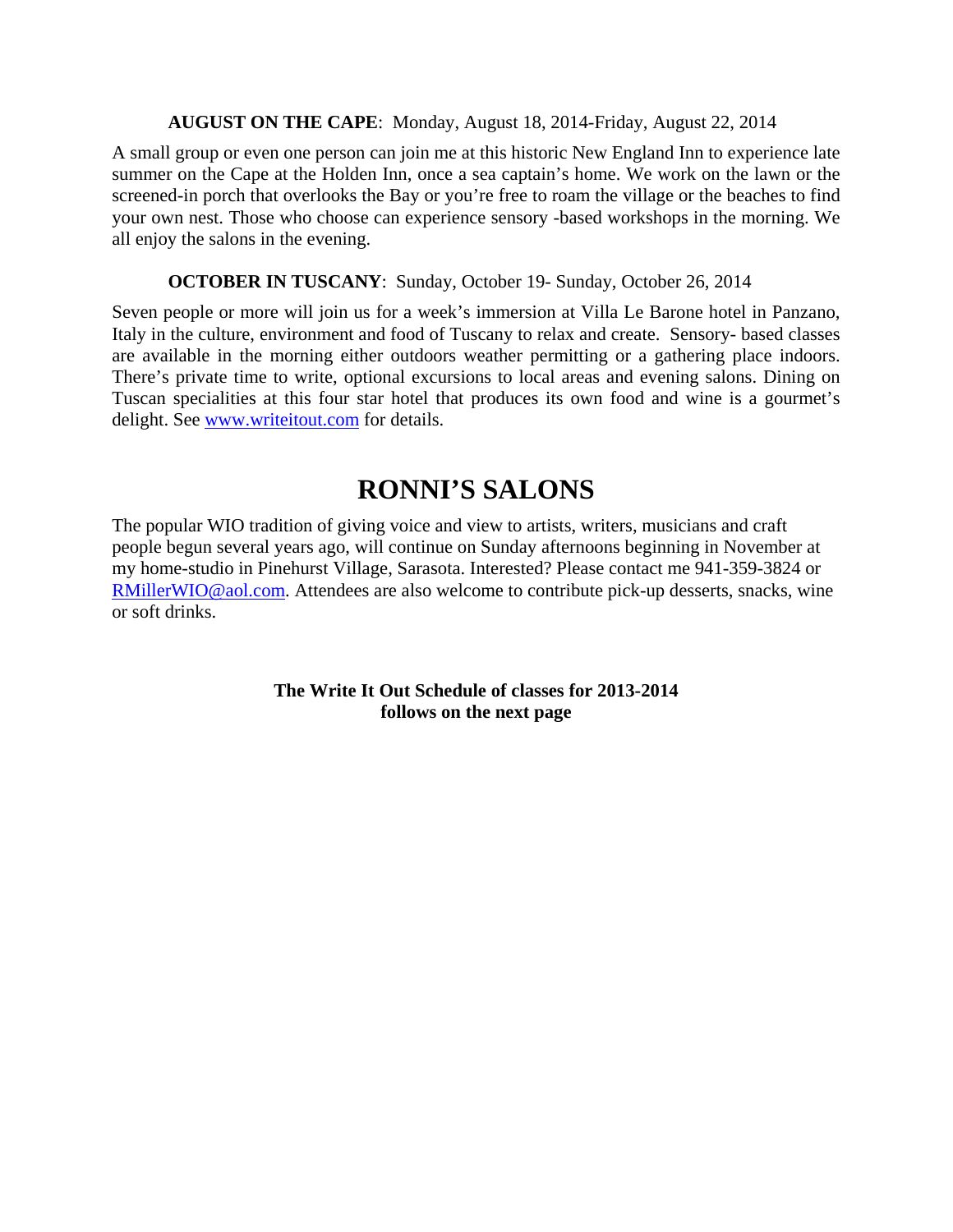### **WRITE IT OUT WORKSHOP SCHEDULE 2013-2014**

*Check www.writeitout.com for updates* 

#### **CREATIVE WRITING**

Pinehurst Village, Sarasota, Fl Thursdays 1:30-3:30 PM

Term I: October 17, 24, 31, Nov. 7, 14, 21, 2013 Term II: December 5, 12, 19, 2013 \* \$135 term Term III: January 2, 9, 16, 23, 30, Feb. 6, 2014

*A workshop to write fiction, creative non-fiction, poetry and theater pieces. Sessions can be attended in person, via Skype or telephone.* 

Term IV: February 13, 20, 27, March 6, 13, 20, 2014 Term V: March 27, April 3, 10, 17, 24, May 1, 2014 Term VI: May 8, 15, 22, 29, June 5, 12, 2014

Facilitator: Ronni Miller. Registration: RMillerWIO@aol.com or 941-359-3824. Tuition: \$270 for term, \$50 per individual class.

#### **EXPRESSIVE WRITING AT PINEHURST**

Pinehurst Village, Sarasota, FL Saturdays 10:00 AM-12:00 noon (Scheduled according to demand.) *A workshop to express life-altering events through writing in any genre for the purposes of personal growth. Sessions can be attended in person, via Skype or telephone.* 

Facilitator: Ronni Miller.

Registration: RMillerWIO@aol.com or 941-359-3824. Tuition: \$50 per session.

Æ*Payment Policy for Pinehurst Village workshops*: Payment & registration are expected on or before the first day of class. There is a \$5.00 early registration discount when you register for the full term.

#### **EXPRESSIVE WRITING**

Center For Building Hope, Lakewood Ranch, Sarasota, FL Wednesdays 2:00-3:30 PM (Beginning in October 2013 and ongoing through July, 2014) *A workshop to express life stories in any genre for the purposes of personal growth for cancer survivors and their caregivers.* 

Facilitator: Ronni Miller. Registration: 941-921-5539 Tuition: Free to cancer survivors and their caregivers.

#### **EXPRESSIVE WRITING FOR WELLNESS**

State College Of Florida, Lakewood Ranch FL Wednesdays 10:00 AM -12 noon January 29, February 5, 12, 19, March 12, 2014

*A writing workshop to use expressive writing techniques for personal growth.* 

Facilitator: Ronni Miller Registration 941-752-5203 Tuition: \$75